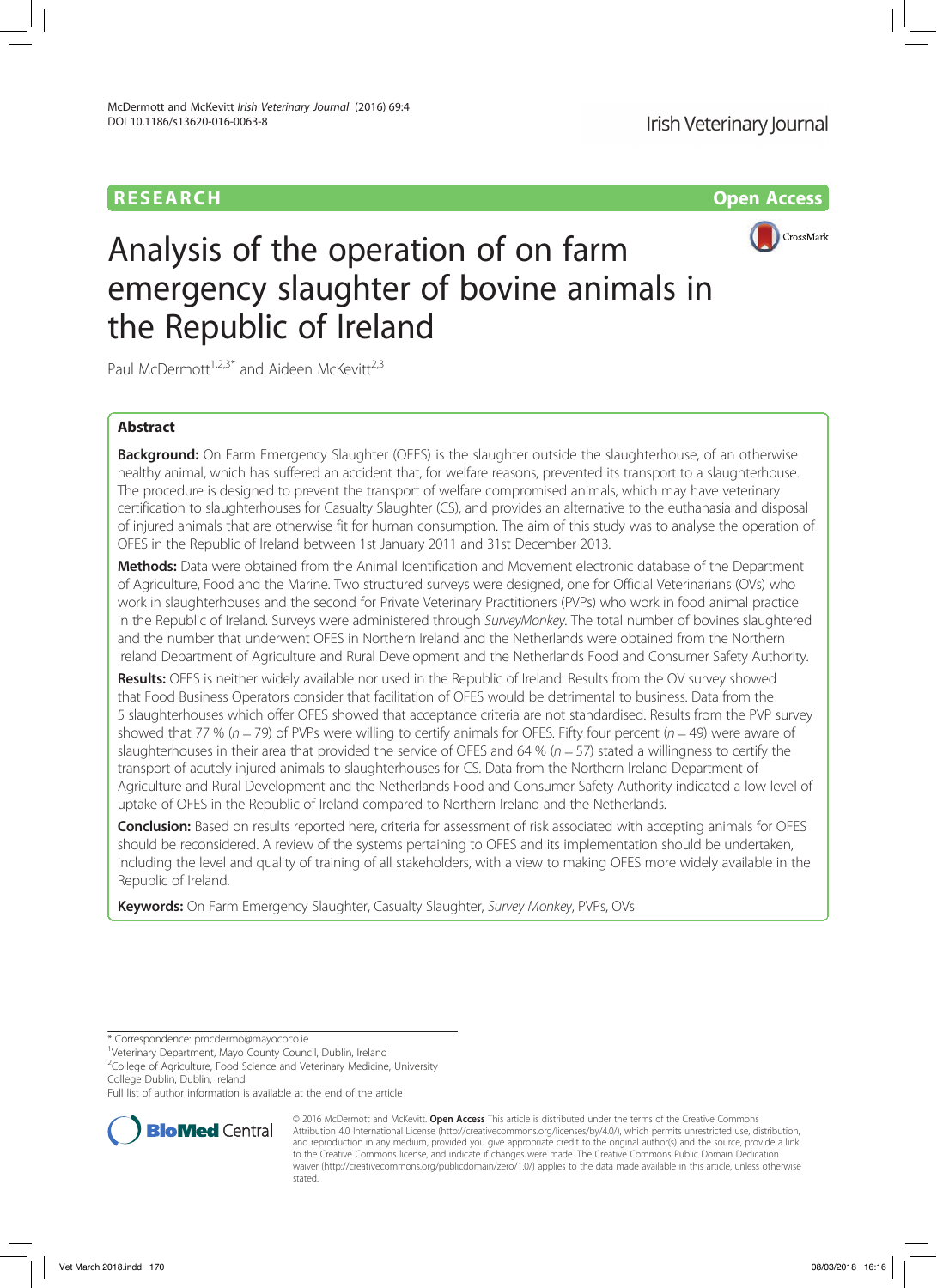# Background

On Farm Emergency Slaughter (OFES) is the slaughter outside the slaughterhouse, of an otherwise healthy animal that has suffered an accident and which for animal welfare reasons, has prevented its transport to a slaughterhouse. Casualty Slaughter (CS) is the slaughter at a slaughterhouse, of an injured animal that has been deemed fit for transport under veterinary certification [22]. OFES of animals for human consumption has been ratified in the Republic of Ireland since 2009 [5]. Prior to its introduction, the only alternative for acutely injured animals was euthanasia, or transport of injured animals to the slaughterhouse for CS. A study conducted in the Republic of Ireland between 2006 and 2008, demonstrated that of bovine cases consigned under veterinary certification to four large slaughterhouses, over 60 % of the animals could have been designated OFES, if the procedure had been available [18, 19]. In 2008 the Food and Veterinary Office of the European Commission advised the Irish Competent Authority, the Department of Agriculture, Food and the Marine that it was to ensure that animals not fit for transport were slaughtered in situ as required by European Council Directive 93/119 [10, 24]. The Department of Agriculture, Food and the Marine complied in 2009 with the introduction of S.I. 373 of 2009 [5], thus implementing the requirements of Regulation (EC) No 853/2004 of The European Parliament and The Council [11].

OFES requires all the inspection parameters of normal slaughter such as ante-mortem examination and postmortem examination, with additional food safety and food quality checks since OFES animals are injured [21]. No prescriptive method exists on how OFES should be performed however outline requirements are given in legislation and guidelines [7, 8, 11, 22].

The Department of Agriculture, Food and the Marine and Local Authorities oversee the operation of OFES and both have operational procedures to which Official Veterinarians (OVs), Private Veterinary Practitioners (PVPs) and Food Business Operators must adhere [4, 23]. For OFES to occur, Food Business Operators must firstly allow OFES animals into their slaughterhouses for processing. After ante-mortem examination by the PVP and if the animal is deemed suitable for OFES, a consultation takes place between the PVP and the OV. If accepted, OFES is performed, typically on farm, by either a PVP, or a slaughter person with a certificate of competence for slaughter [9]. Slaughter must take place in compliance with Council Regulation (EC) No1099/2009 [14]. All parts of the carcass including the blood must be brought to the slaughterhouse in a suitable vehicle.

Dressing of carcasses must take place immediately (within 30 min) after intake to the slaughterhouse and a post-mortem examination is carried out as soon as

possible after dressing [11, 12]. OFES carcasses are sampled for antibiotic residues, a mandatory procedure, and animals over 48 months are tested for Bovine Spongiform Encephalopathy [15]. Since 1st July 2014 with the introduction of Commission Regulation (EU) No 218 of 2014, meat from OFES animals can be sold across the European Union. Previously meat from an OFES animal had to remain in the member state in which it was slaughtered [16].

The aim of this study was to analyse and evaluate the availability and operation of OFES and CS in the Republic of Ireland in the period between 1st January 2011 and 31st December 2013, and to compare the findings with the situation in Northern Ireland and the Netherlands, two jurisdictions where OFES data were made readily available to the authors. Current practices, including criteria for acceptance by the OV, procedures in relation to OFES and attitudes of stakeholders to OFES were also investigated.

# Methods

Data on the number of OFES and CS animals processed in the Republic of Ireland between 1st January 2011 and 31st December 2013 and the locations where processing took place were obtained from the Animal Identification and Movement electronic database of the Department of Agriculture Food and the Marine [1].

A questionnaire based survey (the OV survey) was designed in the online survey software SurveyMonkey and sent by e-mail to all OVs involved in food safety ( $n = 100$ ).

A second survey (the PVP survey) was designed and forwarded to 601 members of the Food Animal Group of Veterinary Ireland, the national representative group for Veterinarians in the Republic of Ireland, using their data base VetALERT ( $n = 601$ ). Members work in food animal practice in Ireland and a number also work as Temporary Veterinary Inspectors in slaughterhouses. Mostly multiple choice and Likert scale questions were used. There were however opportunities for each sample group to include their own opinion. Each survey was piloted on the respective target group and amended where necessary.

Data on total number of bovines slaughtered and number of bovines slaughtered as OFES in Northern Ireland and the Netherlands from 1st January 2011 to 31st December 2013 were obtained from the Northern Ireland Department of Agriculture and Rural Development and the Dutch Food and Consumer Safety Authority, respectively. Figures for CS animals are not available for either Northern Ireland or the Netherlands.

Online survey data were collected between 4th and 23rd June 2014. The online survey data were automatically uploaded into Microsoft Excel. Statistical analysis was conducted using SPSS v21.0. Descriptive statistics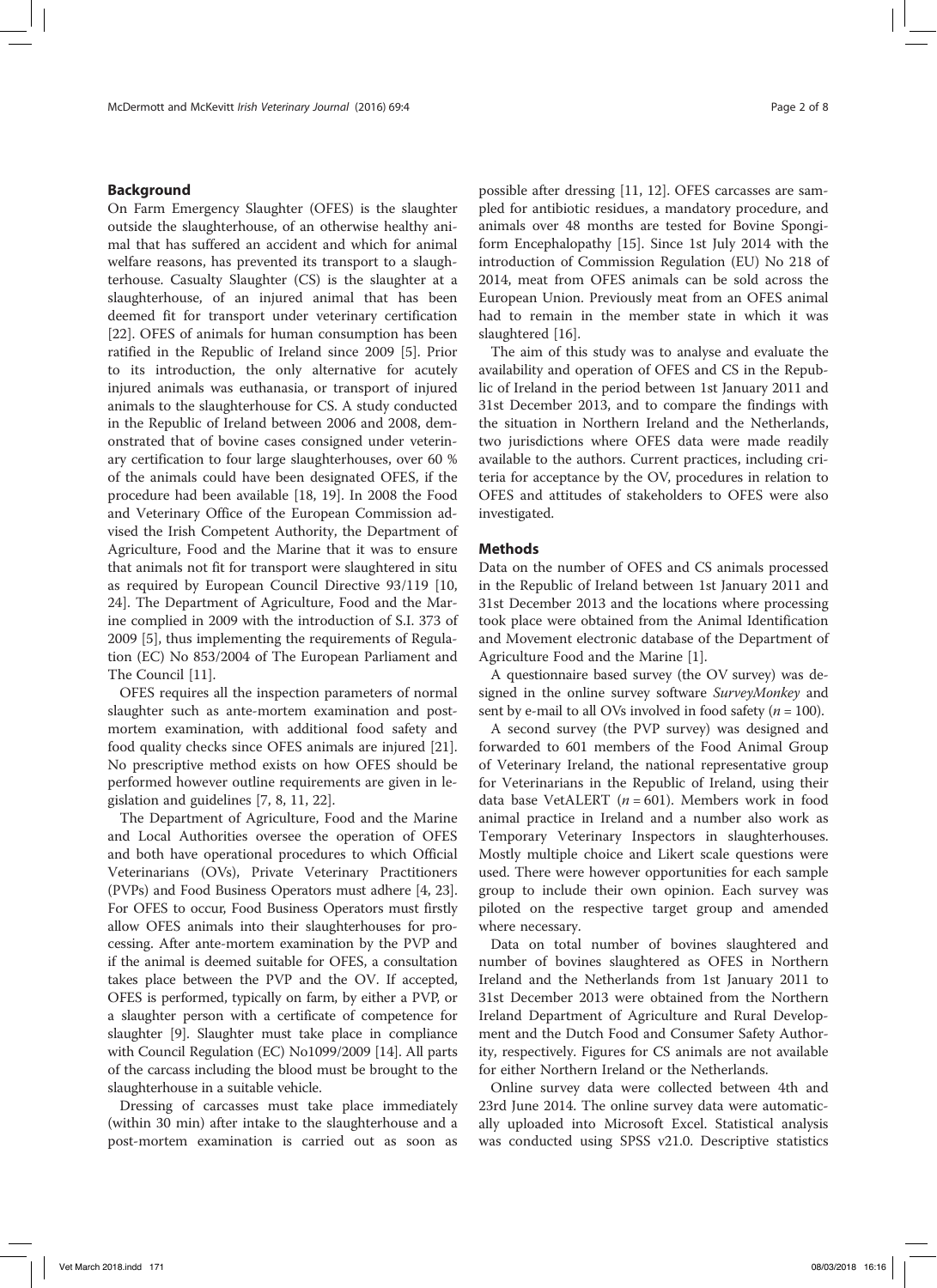were generated for both sets of survey data. Chi-squared tests were used to analyse for statistically significant differences between OFES and CS. Statistical significance was set at a probability of less than 5 % i.e.  $p < 0.05$ . Ethical approval was obtained from the research ethics committee at Ulster University. A letter was sent to each group of participants assuring confidentiality and each response was coded to ensure data protection.

## Results

Thirty Department of Agriculture, Food and the Marine slaughterhouses and 198 Local Authority slaughterhouses were approved for bovine slaughter in the Republic of Ireland and according to the Animal Identification and Movement electronic database. Of these, 3 Department of Agriculture, Food and the Marine slaughterhouses and 6 Local Authority slaughterhouses accepted OFES carcases between 1st January 2011 and 31st December 2013. Only 6 of the 9 slaughterhouses consistently provided the OFES service during this period. For example, 1 slaughterhouse processed 1 OFES carcase between 2011–2013, while another processed 176 OFES carcases in 2012 but none during 2011 or during 2013 (Table 1).

A total of 94.5 % ( $n = 4,470,732$ ) of all bovine slaughter in the Republic of Ireland during 2011–2013 occurred in Department of Agriculture, Food and the Marine slaughterhouses and 5.5 % ( $n = 244,743$ ) in Local Authority slaughterhouses. During the same period, Department of Agriculture, Food and the Marine slaughterhouses accounted for 97.5 % ( $n = 869$ ) of CS animals and Local Authority slaughterhouses accounted for 2.5 % ( $n = 22$ ). In terms of OFES, 46.6 % ( $n = 259$ ) were processed in Department of Agriculture Food and the Marine slaughterhouses while 54.4 % ( $n = 297$ ) were processed in Local Authority slaughterhouses. During the years in question a significantly greater proportion of OFES was associated with Local Authority slaughterhouses and a significantly greater proportion of CS was associated with Department of Agriculture, Food and the Marine slaughterhouses ( $p < 0.05$ ).

Table 1 Total Slaughter, Casualty Slaughter and On Farm Emergency Slaughter associated with Department of Agriculture Food and the Marine and Local Authority Slaughterhouses between 2011 and 2013 as reported by the Animal Identification Movement electronic database of the Department of Agriculture, Food and the Marine

|       | Total Slaughter |         | OFFS        |     | Casualty Slaughter |    |
|-------|-----------------|---------|-------------|-----|--------------------|----|
| Year  | <b>DAFM</b>     | ΙA      | <b>DAFM</b> | ΙA  | <b>DAFM</b>        | ΙA |
| 2011  | 1,570,323       | 72,935  | 69          | 32  | 334                |    |
| 2012  | 1,400.858       | 83.054  | 119         | 206 | 275                | 10 |
| 2013  | 1.499.551       | 88.754  | 71          | 59  | 260                | 11 |
| Total | 4,470,732       | 244.743 | 259         | 297 | 869                | 22 |

The geographic spread of the slaughterhouses (Fig. 1) processing OFES animals highlights the limited availability of the procedure to farmers and PVPs. Slaughterhouses were located in Mayo (3), Meath (3), Cork (1), Donegal (1) and Offaly (1). In contrast, 23 Department of Agriculture Food and the Marine slaughterhouses, with a wide geographical spread, accepted CS animals in the same period.

### Survey of official veterinarians

The results of the survey administered to OVs are shown in Table 2.

A majority 89 % ( $n = 41$ ) of Food Business Operators were not in favour of accepting OFES carcases into their premises, for business reasons. OVs who responded to the survey, stated that in terms of OFES, there is an increased food safety risk to consumers from consuming OFES meat 17 % ( $n = 8$ ), and an increased risk of Dark, Firm and Dry meat and therefore a decrease in quality 15 %  $(n=7)$ . Fifty percent  $(n=23)$  of OVs who responded stated that they had accepted animals with a veterinary certificate for casualty slaughter. Five OVs oversaw slaughterhouses that accepted OFES carcases. Their responses to survey questions were inconsistent in terms of acceptance criteria, procedures and practices. These results are shown in Table 3.

All OVs insisted on a consultation with a PVP following ante-mortem examination and that an OV/Temporary Veterinary Inspector was always present at OFES intake. However, two OVs accepted animals with open fractures, two imposed age restrictions, two imposed weight restrictions and two insisted that OFES meat return to the farm of origin.

### Survey of private veterinary practitioners

Ninety responses (15 %) were obtained to the survey sent to the Food Animal Group of Veterinary Ireland. These results are shown in Table 4.

As shown in Table 4, a majority of respondents, 88 %  $(n = 79)$ , stated that they were likely to recommend OFES to their clients but only slightly more than half, 54 % ( $n = 49$ ), were aware of slaughterhouses in their area that provided the service. A majority, 62 % ( $n = 56$ ), agreed that a consultation should take place between the OV and PVP following the ante-mortem examination but only 48 % ( $n = 43$ ) were aware that a consultation did take place. A majority of PVP respondents, 84 %  $(n = 76)$ , stated that they were familiar with the Food Animal Welfare Advisory Council Guidelines on Management of Acutely Injured Animals [22].

A majority of respondents 74 %  $(n = 67)$  agreed with the OFES of animals with open fractures. Approximately one quarter 28 % ( $n = 25$ ) of respondents agreed with the transport of acutely injured animals under any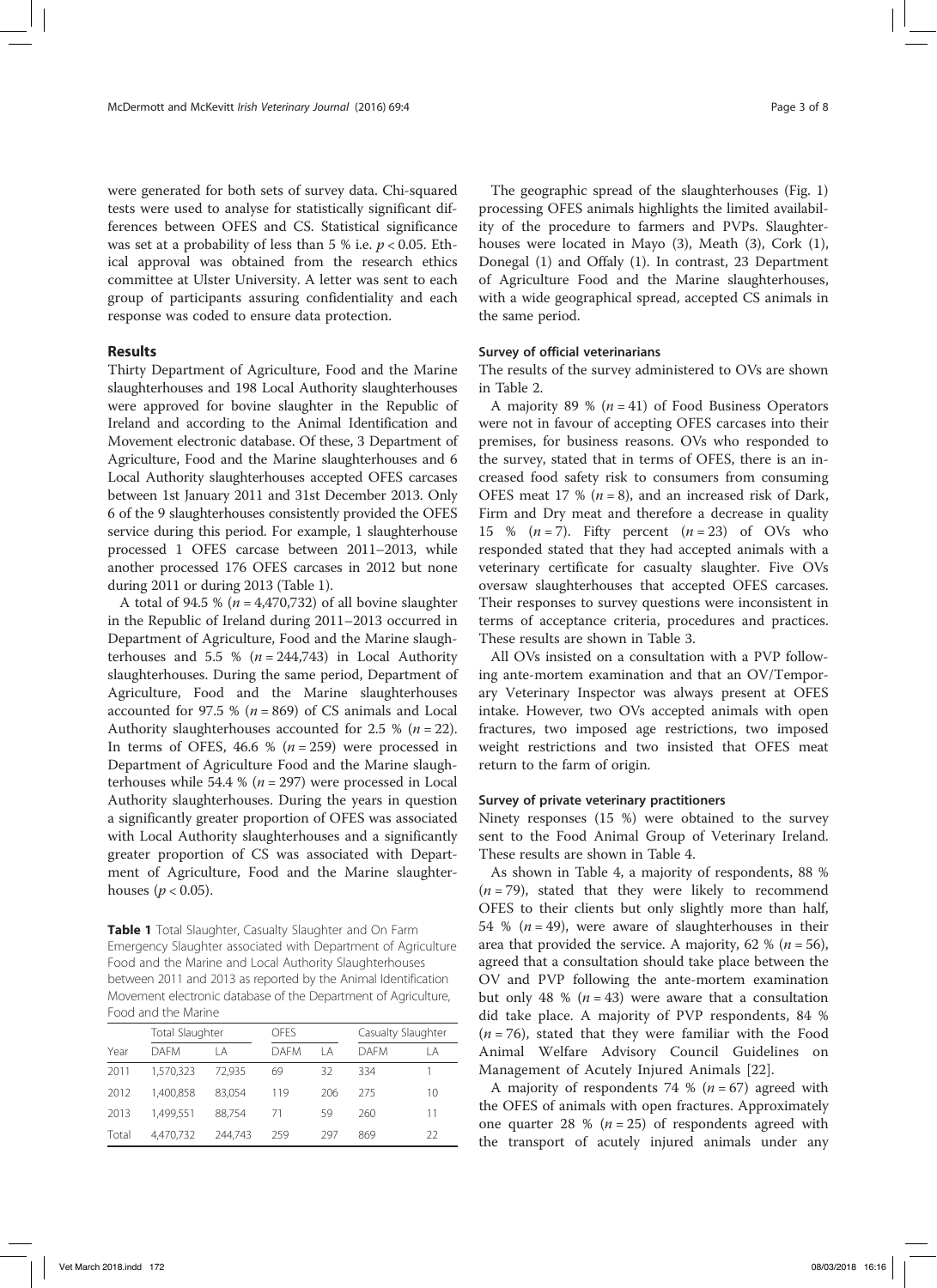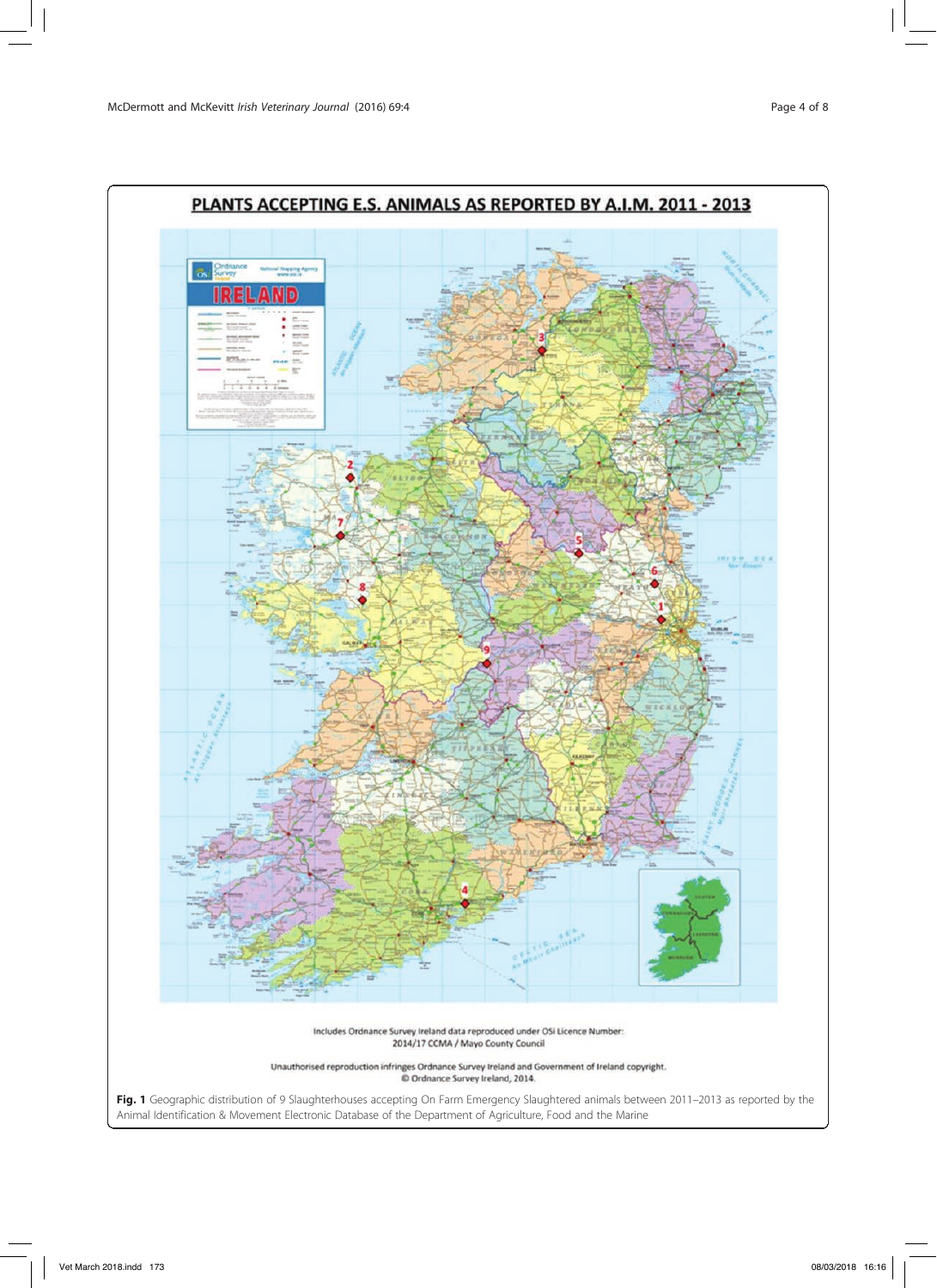| Slaughtered animals under Veterinary Certification into Slaughterhouses                                            |            |  |  |  |
|--------------------------------------------------------------------------------------------------------------------|------------|--|--|--|
| Responses                                                                                                          |            |  |  |  |
| Food Business Operators did not accept OFES animals.                                                               | 41(89 %)   |  |  |  |
| Food Business Operators accepted OFES animals.                                                                     | $5(11 \%)$ |  |  |  |
| Food Business Operators perceived that OFES would have a negative impact on consumer perception of their business. | 28(61 %)   |  |  |  |
| Official Veterinarians accepted animals for CS with veterinary certification.                                      | 23(50 %)   |  |  |  |
| Official Veterinarians did not accept animals for CS with veterinary certification                                 | $9(20\%)$  |  |  |  |
| OVs perceived there was an increased food safety risk to consumers from consuming OFES meat.                       | 8(17%)     |  |  |  |
| OVs perceived there was an increased risk of Dark, Firm and Dry meat and a decrease in quality                     | 7(15%)     |  |  |  |

Table 2 Responses to Official Veterinarian ( $n = 46$ ) survey in relation to acceptance of On Farm Emergency Slaughtered and Casualty

circumstance and 36 % ( $n = 32$ ) agreed with transport of acutely injured animals under certain circumstances. In terms of ranking procedures, when presented with an acutely injured animal, PVPs ranked OFES, treatment, CS and euthanasia in that order.

When asked about criteria for allowing transport of acutely injured animals under veterinary certification for CS, responses of PVPs are shown in Table 5.

# Results from Northern Ireland Department of agriculture and rural development and the Netherlands food and consumer safety authority

Figures obtained from the Northern Ireland Department of Agriculture and Rural Development showed that 0.11 %  $(n = 3,657)$  of bovine animals slaughtered underwent OFES and from the Food and Consumer Safety Authority in the Netherlands the figure was 0.90 %. ( $n = 13,497$ ).

# **Discussion**

We analysed the operation of OFES and CS in the Republic of Ireland between 1st January 2011 and 31st December 2013 using the available data from Animal Identification and Movement electronic database of the Department of Agriculture, Food and the Marine. Results showed that CS significantly outweighed OFES and that the majority of CS occurred at Department of Agriculture, Food and the Marine slaughterhouses despite the introduction of legislation in 2009 to ensure that animals not fit for transport were to be slaughtered in situ. This research is the first analysis of the implementation of OFES since the legislation was introduced.

According to Cullinane et al. [18] over 60 % of CS certified animals could have been certified for OFES had the facility been available. The situation has improved somewhat since the introduction of the OFES legislation in that 39 % of acutely injured animals which previously may have been consigned to CS underwent OFES during the period 2011–2013.

However, in large areas of the Republic of Ireland there is as yet no OFES service and even where provided it is inconsistently applied. Between 2011 and 2013, Cork in the south of Ireland which has 15 % of the national bovine herd, had only 1 OFES animal, while Mayo

**Table 3** Acceptance Criteria, Procedures and Practices in 5 Slaughterhouses that accepted OFES animals, (OV Responses  $n = 5$ )

| Responses                                                                                                    |     |  |
|--------------------------------------------------------------------------------------------------------------|-----|--|
| OV always insisted on a consultation with PVP following ante-mortem examination                              | 5/5 |  |
| OV/Temporary Veterinary Inspector were always present at intake of OFES animal into slaughterhouse           |     |  |
| OV always sampled for antibiotics                                                                            | 4/5 |  |
| OV/Temporary Veterinary Inspector were always present at dressing of carcase                                 | 3/5 |  |
| Licensed Slaughterman always performed slaughter                                                             | 3/5 |  |
| OV/Temporary Veterinary Inspector were always present at dressing of carcase                                 | 3/5 |  |
| OV accepted animals with open fractures for OFES                                                             | 2/5 |  |
| Slaughterhouses had age restrictions due to the non availability of Bovine Spongiform Encephalopathy testing | 2/5 |  |
| Slaughterhouse had weight restriction due to abattoir capacity                                               |     |  |
| Meat from OFES carcases always returned to the farm of origin                                                |     |  |
| PVP performed slaughter occasionally and Primary Producer transported animal                                 |     |  |
| PVP performed slaughter always and Primary Producer transported animal                                       |     |  |
| Slaughterhouse had chilled transport for transporting OFES animals                                           | 1/5 |  |
|                                                                                                              |     |  |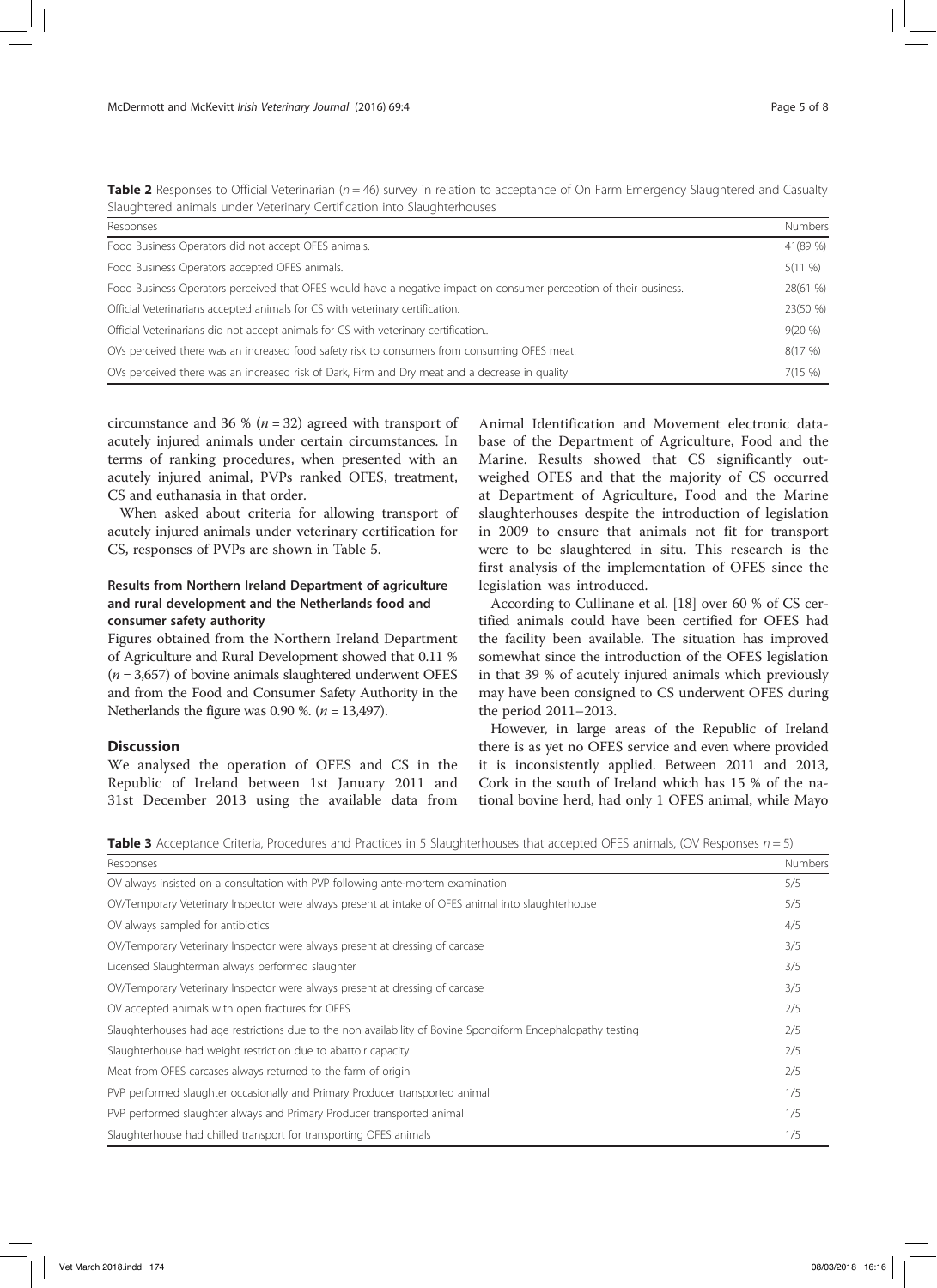**Table 4** PVP Responses ( $n = 90$ ) to Survey on Procedures, Practices and Clinical Conditions Pertaining to OFES

| Response                                                                                                   | Numbers   |  |
|------------------------------------------------------------------------------------------------------------|-----------|--|
| Very likely/likely to have recommend OFES to their clients                                                 | 79(88 %)  |  |
| Very Familiar/Familiar with Farm Animal Welfare Advisory Council Guidelines                                | 76(84 %)  |  |
| Agreed with the OFES of animals with open fractures                                                        | 67(74 %)  |  |
| Strongly agreed/agreed with consultation between OV and PVP                                                | 56(62 %)  |  |
| Agreed with OFES of animals with an inconclusive diagnosis, but deemed fit for human consumption           | 51(52 %)  |  |
| Aware of slaughterhouses in your area that provided the service of OFES                                    | 49(54 %)  |  |
| Agreed with OFES of downer animals, but fit for human consumption                                          | 44(50 %)  |  |
| Aware that a consultation took place between the OV and PVP following ante-mortem examination              | 43(48 %)  |  |
| Agreed with the transport of acutely injured animals under certain circumstances to slaughterhouses for CS | 32(36 %)  |  |
| Agreed with the transport of acutely injured animals for CS in any circumstance                            | 25(28 %)  |  |
| Agreed with the OFES of animals injured longer than 48 h but fit for human consumption                     | 16(18%)   |  |
| PVP performs OFES at all times                                                                             | $2(2 \%)$ |  |

in the west of Ireland which has 4 % of the national herd, accounted for 140 OFES animals during the same period. OFES is virtually unavailable south of a line drawn from Galway to Dublin. Comments from the surveys about the limited availability of OFES included that an OFES service is expensive and some slaughterhouses provide it only for privileged clients, i.e. producers who slaughter large numbers of animals.

According to the OV survey, slaughterhouses that did provide for OFES adhered to Standard Operating Procedures but there were differences in acceptance criteria between slaughterhouses. No set criteria for what is acceptable by OVs for OFES were reported. Some OVs accepted open fractures, some had age and weight restrictions and some insisted on meat returning to the farm of origin. All penetrating skin wounds associated with fractures must be considered to be infected because of the severity of contamination with dirt and manure typical of food animals [3]. A mixed bacterial flora can usually be cultured from a swab sample taken from a wound [25, 26]. A risk assessment should be carried out by the Competent Authority to ascertain whether animals with open wounds constitute a food safety risk to the consumer.

Another acceptance criterion that should be assessed is the period of time that defines the acute phase of injury. Research indicates that 48 h is a reasonable period of time to associate with the acute phase of injury [20].

Results from the OV survey indicated that sampling for antibiotic residues which is mandatory, is not always performed. There may be a justification for the targeted testing of OFES animals for anthelminthics [17].

Results from the OV survey indicated that some Food Business Operators had made a business decision not to allow OFES carcases into their slaughterhouses for a variety of reasons including negative perception of the business, financial margins that would not justify the work involved, and that meat quality from some OFES animals renders it unmarketable. For these reasons, some Food Business Operators have insisted that meat from OFES be returned to the farm of origin. However, since 1st July 2014, meat from OFES animals is not required to remain on the home market, and this may have a positive effect on the number of slaughterhouses providing for OFES by increasing the customer base and also because processing may be less logistically problematic.

A large majority of PVPs were aware of Farm Animal Welfare Advisory Council guidelines and therefore aware of OFES, however only 54 %, were aware of slaughterhouses providing the OFES service in their area. This highlighted the lack of availability of OFES. The restrictive criteria for acceptance associated with OFES was given as the reason by some PVPs for not recommending OFES to clients. There was a discrepancy between what PVPs considered to be acceptable criteria for OFES and what OVs deemed as acceptable criteria

Table 5 PVPs responses ( $n = 32$ ) to circumstances in which PVPs would allow the transport of animals for CS under Veterinary Certification

| Responses                                                        | Numbers    |
|------------------------------------------------------------------|------------|
| Transport of animal would not entail further suffering           | 11(26%)    |
| Transport time or distance was short                             | 11(26%)    |
| Animal could walk onto trailer                                   | $5(12 \%)$ |
| Animals were left waiting too long for OFES, CS performed faster | $5(12 \%)$ |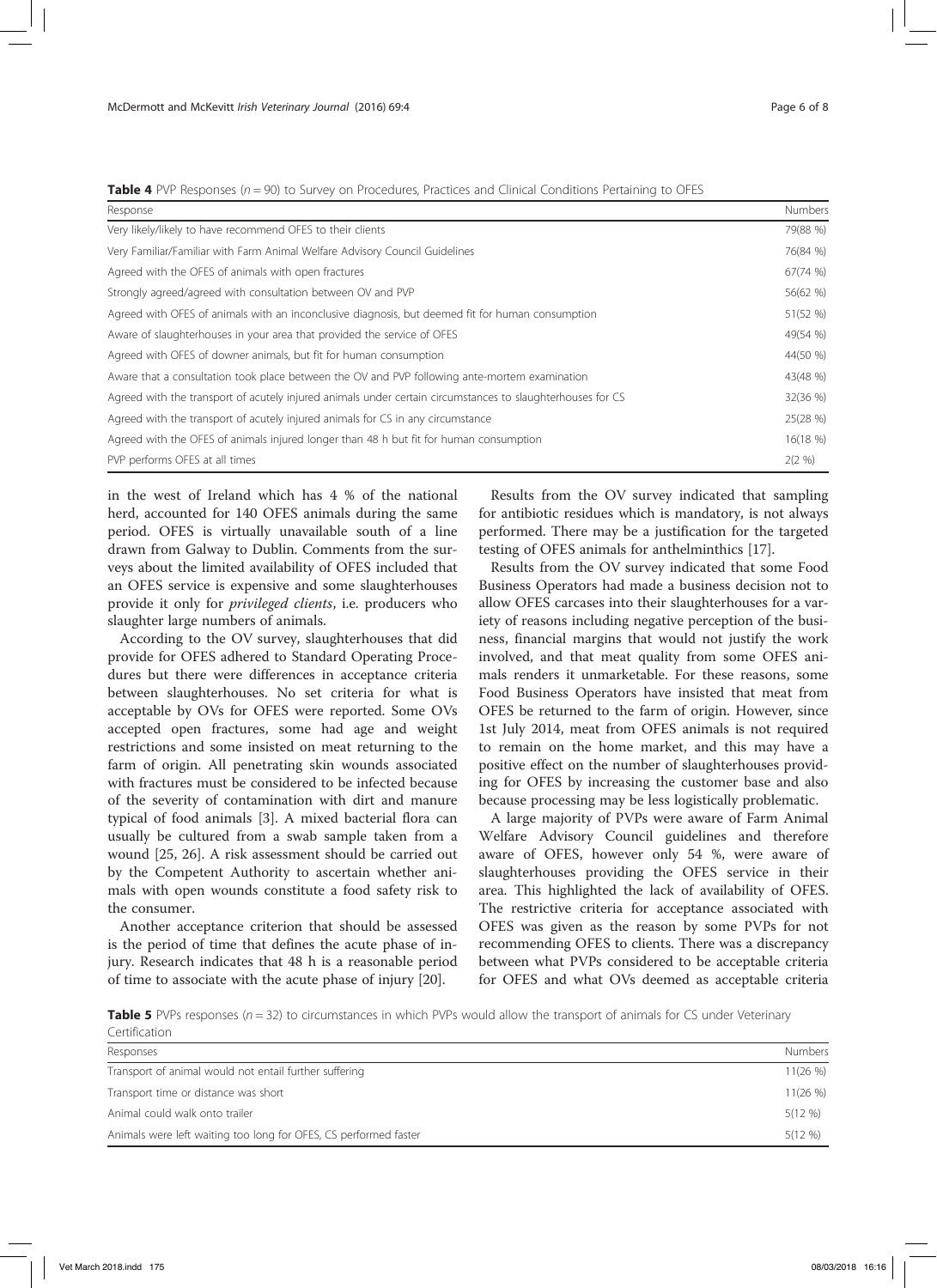for admittance into slaughterhouses. This may indicate that PVPs were not fully aware of the risks to consumers from OFES meat while OVs were more risk averse. A number of PVP respondents reported that they had recommended OFES to clients more than 7 times indicating that where the service is available, and where PVPs were aware of it, they were willing to certify animals for OFES. The very low level of OFES performed exclusively by PVPs indicates that the majority of OFES was performed by a licensed slaughter person working in a slaughterhouse that provides the service. The PVP survey results indicate that a majority of PVPs in the Republic of Ireland did not have the equipment or expertise necessary to carry out OFES. These results suggest that further training is required for PVPs if OFES is to become more widely available. This is in contrast to the situation in Northern Ireland where PVPs do carry out OFES regularly.

OFES was reported as the first ranked option by PVPs when presented with an acutely injured animal, whose injury renders it unfit for transport, but availability of OFES limits the use of this option. CS was reported as the third ranked option after treatment. However treatment may not be an option due to the nature and severity of an injury and the degree of pain experienced by an animal. Veterinary Ireland has published a policy document which outlines how pain should be managed [6]. A majority of PVP respondents agreed with the transport of animals for CS under certain circumstances such as transport over a short distance/time. Veterinarians should be aware that in certifying an animal for CS, they are certifying that the transport of an acutely injured animal will not cause further unnecessary suffering and if transport would cause further unnecessary suffering, then the only legal alternatives are OFES or euthanasia and disposal. In some cases the nature and severity of an injury was not the determining factor in the choice of CS or OFES, rather it was the availability of OFES or CS that determined which procedure took place. Additionally, some OVs and PVPs considered that OFES and CS are not mutually exclusive. Regulation (EC) 1 of 2005 sets out the rules in relation to fitness of animals for transport. It states that no animal shall be transported unless it is fit for the intended journey. However sick or injured animals may be considered fit for transport if transport would not cause additional suffering [13].

The results from the PVP survey regarding acceptance of animals with an inconclusive diagnosis for OFES, and acceptance of downer animals by approximately 50 % of respondents are interesting considering that both issues encompass a range of conditions that could render an animal unfit for human consumption. These responses warrant further investigation into the understanding by PVPs, of the requirements for veterinary certification at ante-mortem examination.

Results from the Netherlands Food and Consumer Safety Authority and the Northern Ireland Department of Agriculture and Rural Development indicated that the uptake of OFES in the Republic of Ireland was low compared with the Netherlands and Northern Ireland. In Northern Ireland, PVPs performed the majority of OFES and the farmer arranged for the transport of the carcase to the slaughterhouse. There were no figures available for CS slaughter but under The Welfare of Animals (Transport) Regulations (Northern Ireland) 2006 and associated guidance, the requirement is for farmers/hauliers to consider whether or not an animal is "fit for transport" or to seek a professional opinion from a Veterinarian who will advise on "Fitness for Transport" if asked to do so. In the Netherlands, farmers and transporter are penalised if they transport animals not fit to travel to a slaughterhouse. The Netherlands does not have a system for accepting CS animals into slaughterhouses. In the Republic of Ireland, during the last five years, there has been no finding against any Veterinarian by the fitness to practice committee of The Veterinary Council of Ireland in relation to the certification of acutely injured animals, unfit for transport.

# Conclusion

In conclusion, between 1st January 2011 and 31st December 2013, OFES was provided in 4 % of slaughterhouses and in a limited geographical area in the Republic of Ireland. For OFES to become more widely used it will be necessary to increase engagement with all stakeholders. Results suggest that criteria for the risks associated with acceptance of animals for OFES should be reconsidered, and a risk analysis of these criteria performed. A review of OFES and its implementation, including quality and training of all stakeholders should be undertaken, with a view to making the procedure more widely available. Results from these activities could be used to develop fact sheets about OFES that would be made available to OVs, PVPs, and Food Business Operators and would explain the procedures and risks associated with OFES.

Additionally, a more robust enforcement of the rules governing transport of welfare compromised animals should be undertaken as is the case in the Netherlands. The veterinary profession must ensure that it provides good advice to producers and carries out its responsibilities for animal welfare and consumer protection. The Veterinary Public Health Association in the United Kingdom has stated that the route to achieving greater animal welfare safeguards and consumer protection lies in closer working relations between PVPs and OVs [2].

#### Competing interests

The authors declare that they have no competing interests.